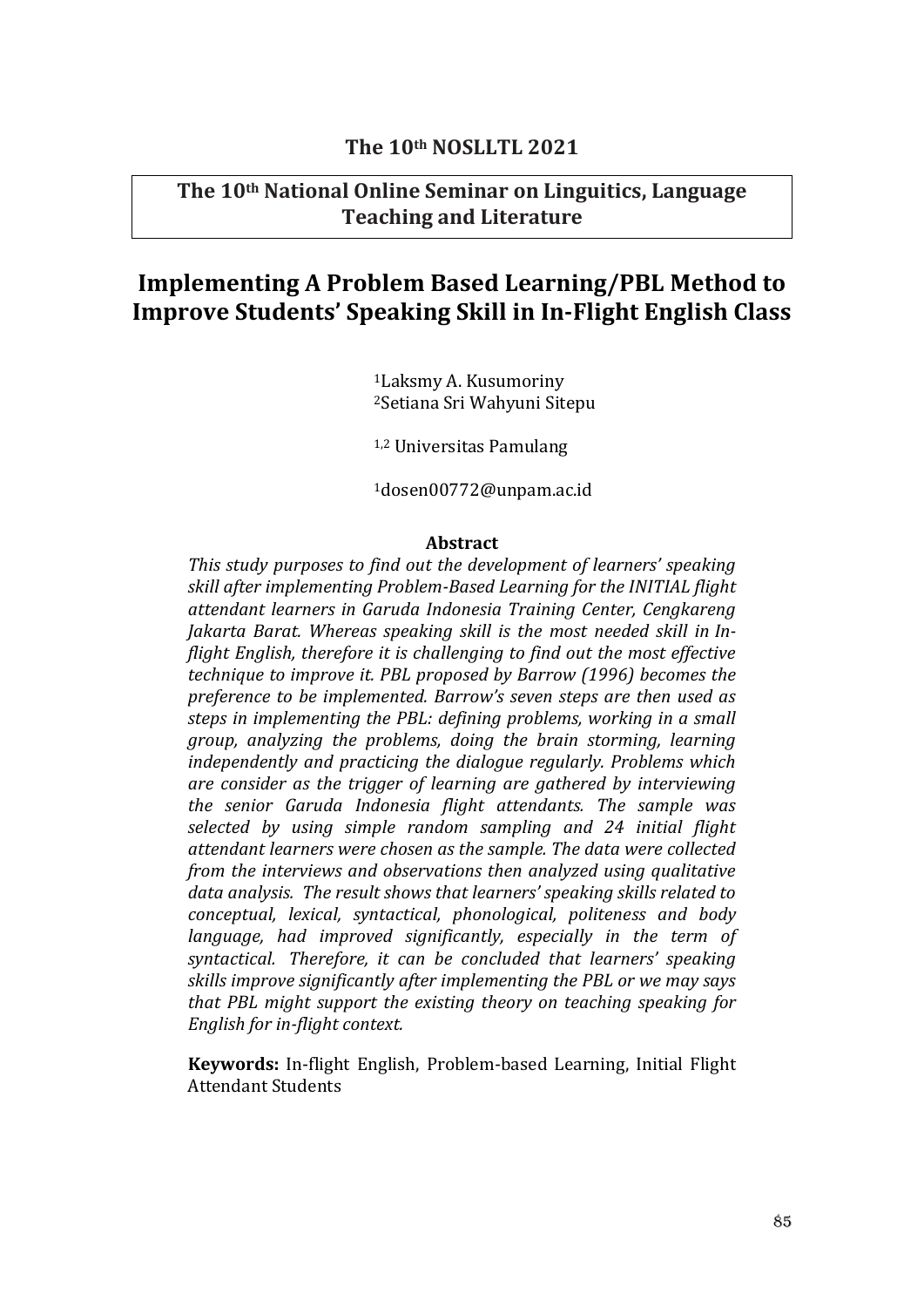### **INTRODUCTION**

A flight attendant should have many qualifications; some of them are having strong communication and problem solving skills, especially in English. However, in reality communication problems often arise between the flight attendant and the passenger when synchronizing their ideas. In addition, inability to understand others' needs and misinterpret others' ideas or questions may lead to a conflict. For example: when the flight attendant fails to convince the elderly passenger who sitting next to the emergency window to move or when the flight attendant fails to provide a clear and short safety briefing to the blind passenger.

After completing the recruitment process, the candidates of flight attendants are transferred to the Garuda Indonesia Training Center (GITC) for further training processes. The training generally lasts approximately 3 months and it is divided into two major parts, namely safety and service training. The major emphasis of the overall training is the safety training which becomes the main concern of all airlines. The safety training required to be completed first in order to obtain the flight crew license, then, to continue to service training. Regarding the service training, there are many subjects that have to be trained during it, and English is one of the important subjects taught for 40 hours which emphasizes on pronunciation and speaking skill related to in-flight service and how to solve the problems.

However, as proposed by Chuanchaisit & Prappal, cited in Nguyet (2012) that after learning English for many years, students cannot communicate confidently or succeed to meet the demand to use English for their carrier,. This problem also becomes some of the common problems for flight attendant students in Garuda Indonesia training center. After being trained, their speaking skill is still under expectation. Further, She explained that some possible reasons for learners' inefficiency in communication are, the low levels of language proficiency, lack of vocabulary to express their ideas, shyness or lack of confidence, lack of environment for practicing and using English or simply lack of some necessary strategies to maintain a conversation.

In answering the problems mentioned above and dealing with time constrain therefore an innovative and accurate technique to prepare students for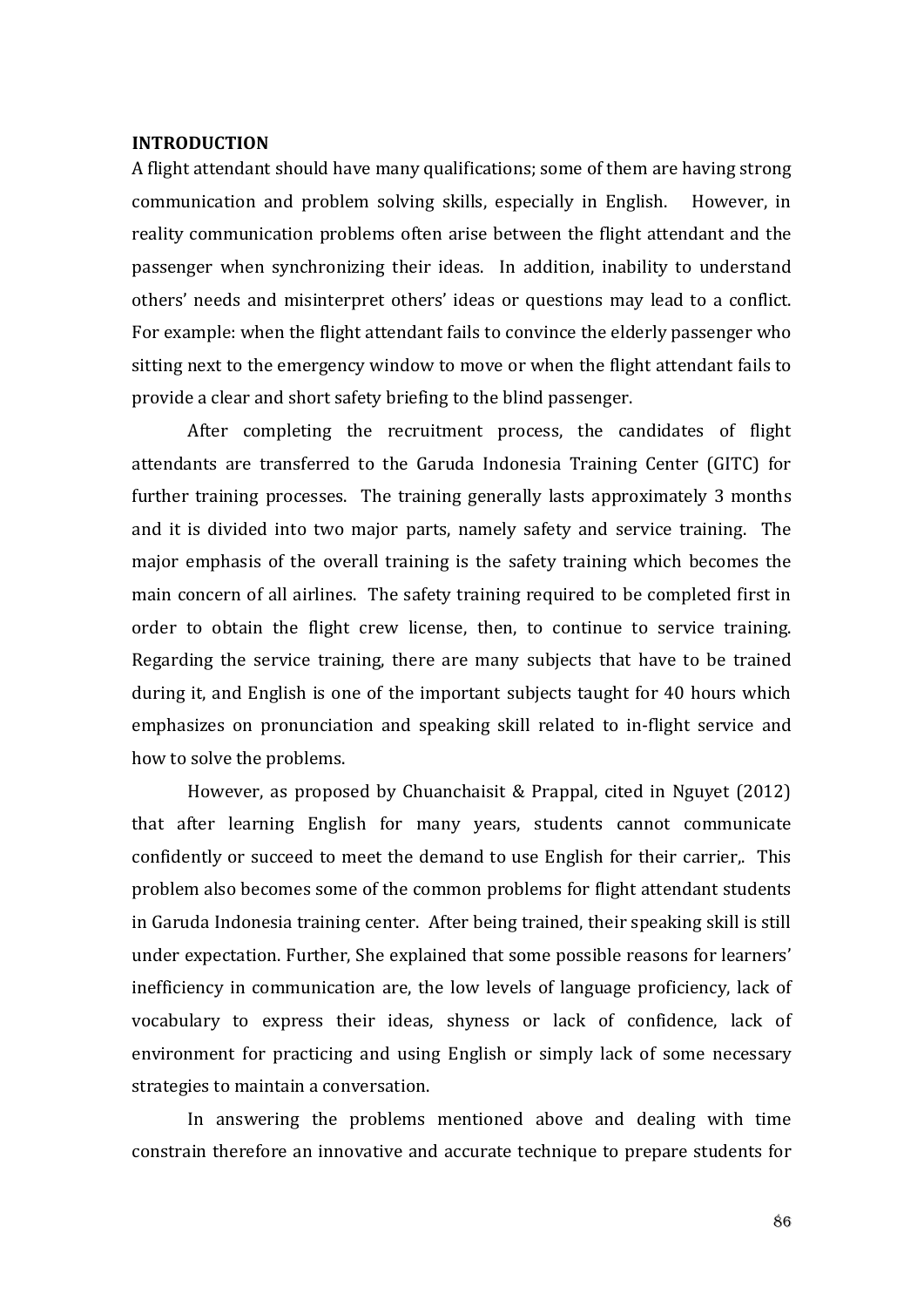spontaneous communication is one of the biggest challenges for English instructors in Garuda training center. Unfortunately, for many years this training center has occupied the teachers-centered and subject-focused with less giving the students the real conversation practice in performing their duties. The English instructor do not give the opportunity either to develop the course and practice parts to face their problems as most of the models were taken from the books that were given by the English instructors. This condition leads to the situations where the students only passively read dialogues, drilled the expressions and performed them in role plays or simulations. Moreover, the teaching-learning becomes less challenging due to the use text book only.

Based on this reason, this research has developed a technique in teaching that can be used in developing the initial flight attendant students' speaking skills in Garuda Indonesia Training Center. Therefore the researcher introduced problems-based learning technique (PBL) to apply in the classroom.

PBL focuses the learning to student-center which is supported by Bighell (2010): "Problems-based learning shift the focus of learning from the tutor to the student with the student in control of his/her own learning under the guidance of the tutor". By controlling their own learning the students can actively practice the conservation without any hesitation to create their own models but still under the tutor control. The learning process in PBL class starts with problems as Fogarty (2010) explains that "Problems as the basis for depth learning where collected from real-life problems that ill-structured which are sometimes complex and with a number of interrelated concerns. Problems and how to handle them are very crucial matters in PBL. The problems chose have to be related to the area of learning, in this case in-flight problems, how to handle the passengers before taking-off, during flight and after landing.

Learning process in PBL class will start with exposing the students with problems which are collected by interviewing the senior flight attendants to get the real-life problems. Then, in a small group consists of four students, the problems analyzed, after the brainstorming and reviewing other related knowledge, the students start to create the dialogue models and practice regularly.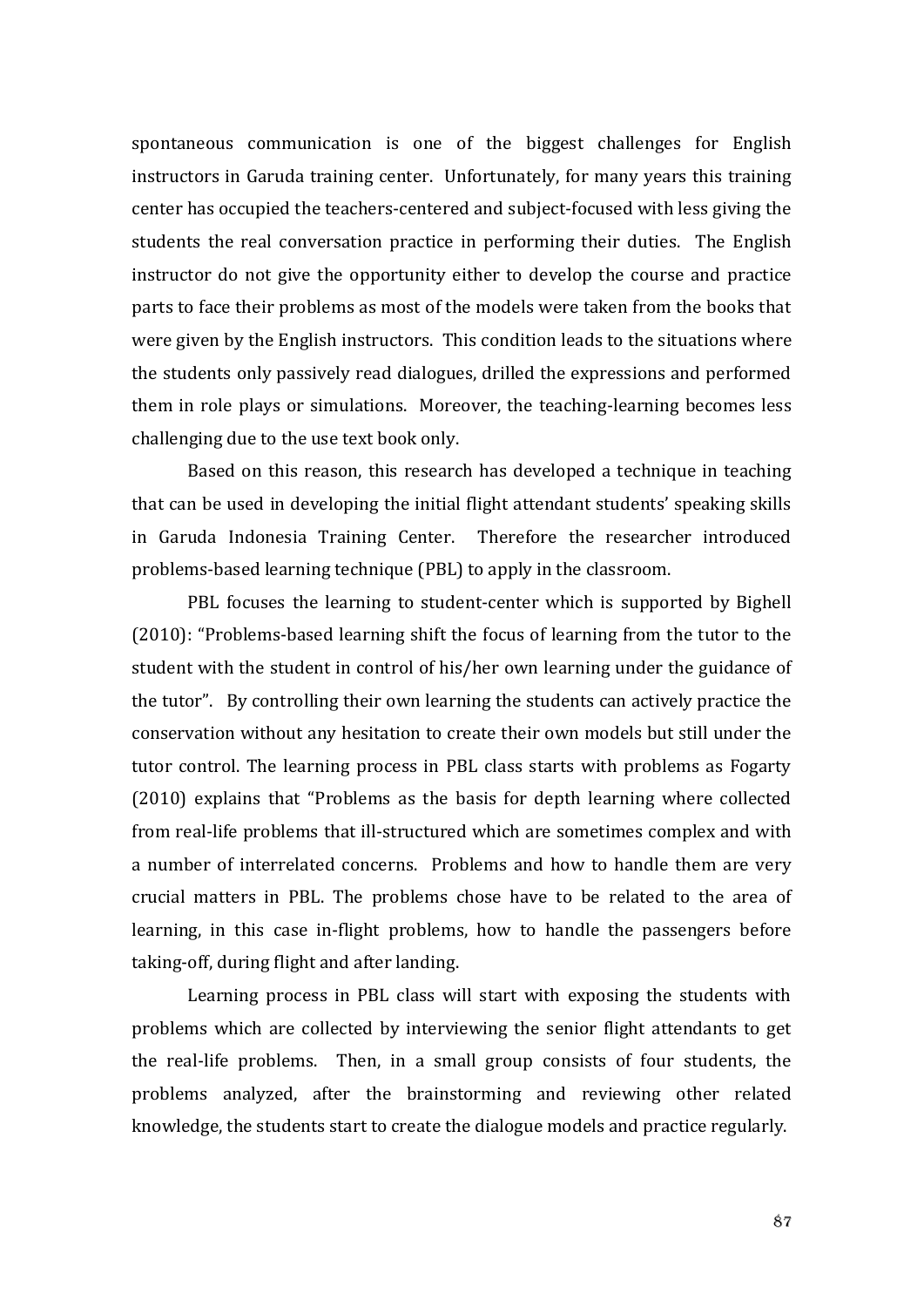### **REVIEW OF RELATED LITERATURE**

To avoid misunderstanding, the following terms used throughout this thesis are reviewed. ESP is a tailor-made to the students' needs where Hutchinson and Waters (1995) define as an approach to English teaching and learning which are specially designed to meet learners' needs to improve their skills in order to be succeed either in education or job carrier. The aim of ESP is to meet the needs of particular learners, so ESP course should be based on an analysis of students' needs. Any ESP course may differ from another in its selection of skills, topic, situations, functions, and language including the expressions.

ESP is an umbrella term that can be subdivided into English for Occupational Purposes (EOP) and English for Academic Purposes (EAP) as shown below:



Figure 1. Classification of ESP based on its purposes Source: Swales, cited in Buriro&Soomo(2013)

English for Occupational Purposes is concerned with determining the language needs for success in particular workplace and applying ESL techniques to meet those needs. In line with the idea above, Kennedy and Bolitho (1984) purpose that EOP is English taught in the situation in which learners need to use English as a part of their work or profession and aim to prepare the learners to be skillful workers who have good language proficiency. It is clear that the essential goal of such a program is to reduce the time required for student to actually be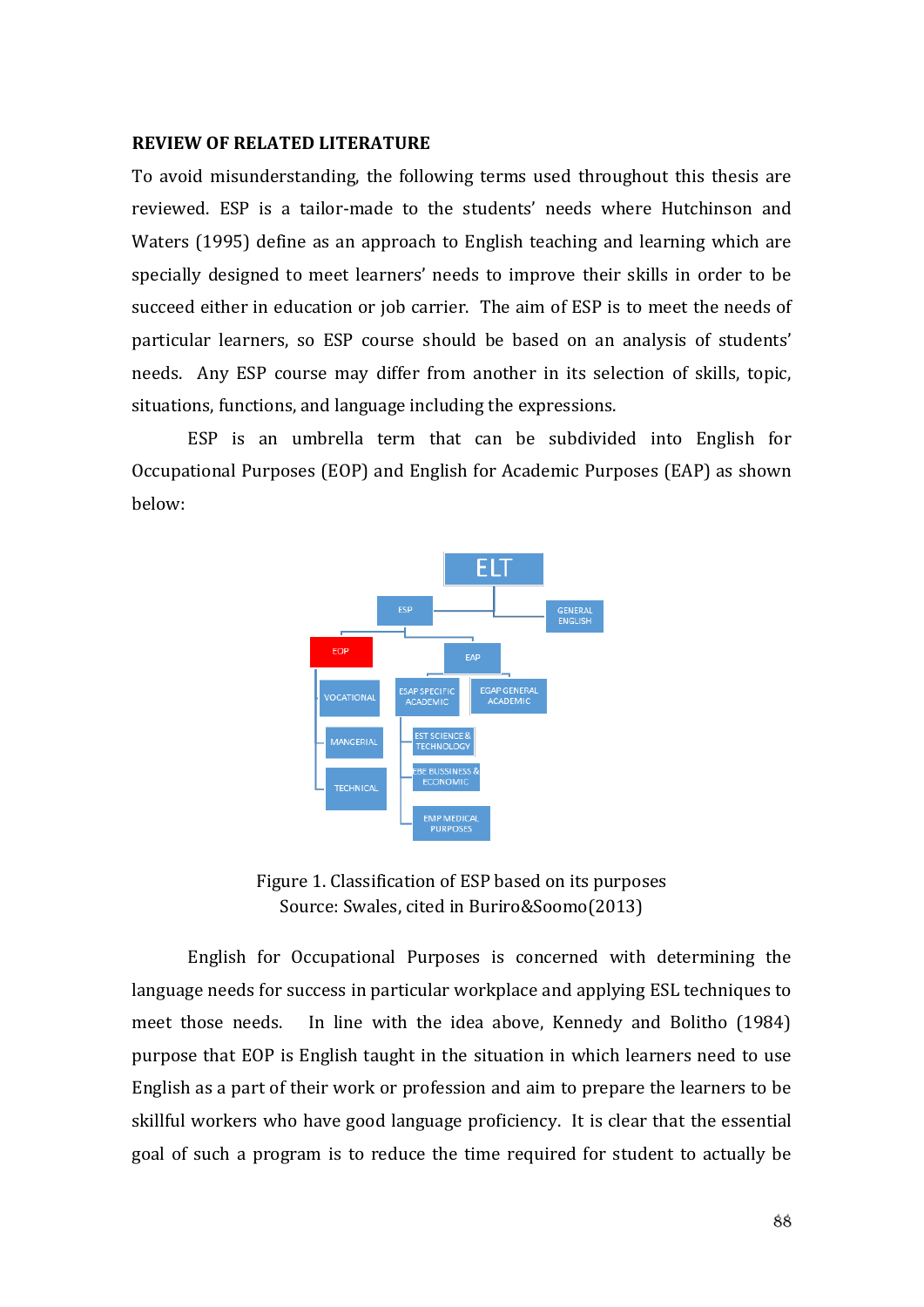functioning in a workplace of his/her choice.

In addition, time becomes an important thing to take as a consideration which is supported by Master (2000) "Time constrained becomes a need to be considered in EOP program. The planning and implementation of a course in EOP involve determining the needs, language requirements, and content areas of a particular occupation". That a suitable and effective technique should be applied to meet with the students' needs of English.

The language requirements in EOP concern on vocabulary, speaking skills, situation, function, structures, and expression. In relation with vocabulary needs by the flight attendant, they have to know about specific terms regarding flight safety, such as: life vest, emergency equipments, fire extinguishers, and life raft. Moreover in workplace, a variety of situation may happen, such as how to take order, how to make request, and how to apologize. Therefore the instructor will be more concentrated on giving students a variety description about the real-life working condition.

The content areas in EOP includes, such as: service, equipments, safety, procedure and process. In the context of English for flight attendant, service is taught in relation to give customer's satisfaction; how to greet; how to make requests; how to take orders; how to apologize; etc. Equipments taught in relation with tools; emergency equipments; things in the galley, things in lavatory; etc.

Further Robinson (1991) divided EOP into three sub-divisions, preexperience, simultaneous and post-experience. Pre-experience is in which English is taught before learners take on the job (zero experience), simultaneous means English learned while in doing the job training and the post-experience means English used in the real working environment. In this research the focus will be on EOP, pre-experience, which is English taught before the flight attendant students enter the real working experience or known as the Initial Training.

By reviewing the characters and definitions above, it can be clearly seen that EOP is important to be taught especially to the zero experience learners to meet their needs of English and support them to be able to carry out some specific tasks and also prepare to be ready to use English in their job.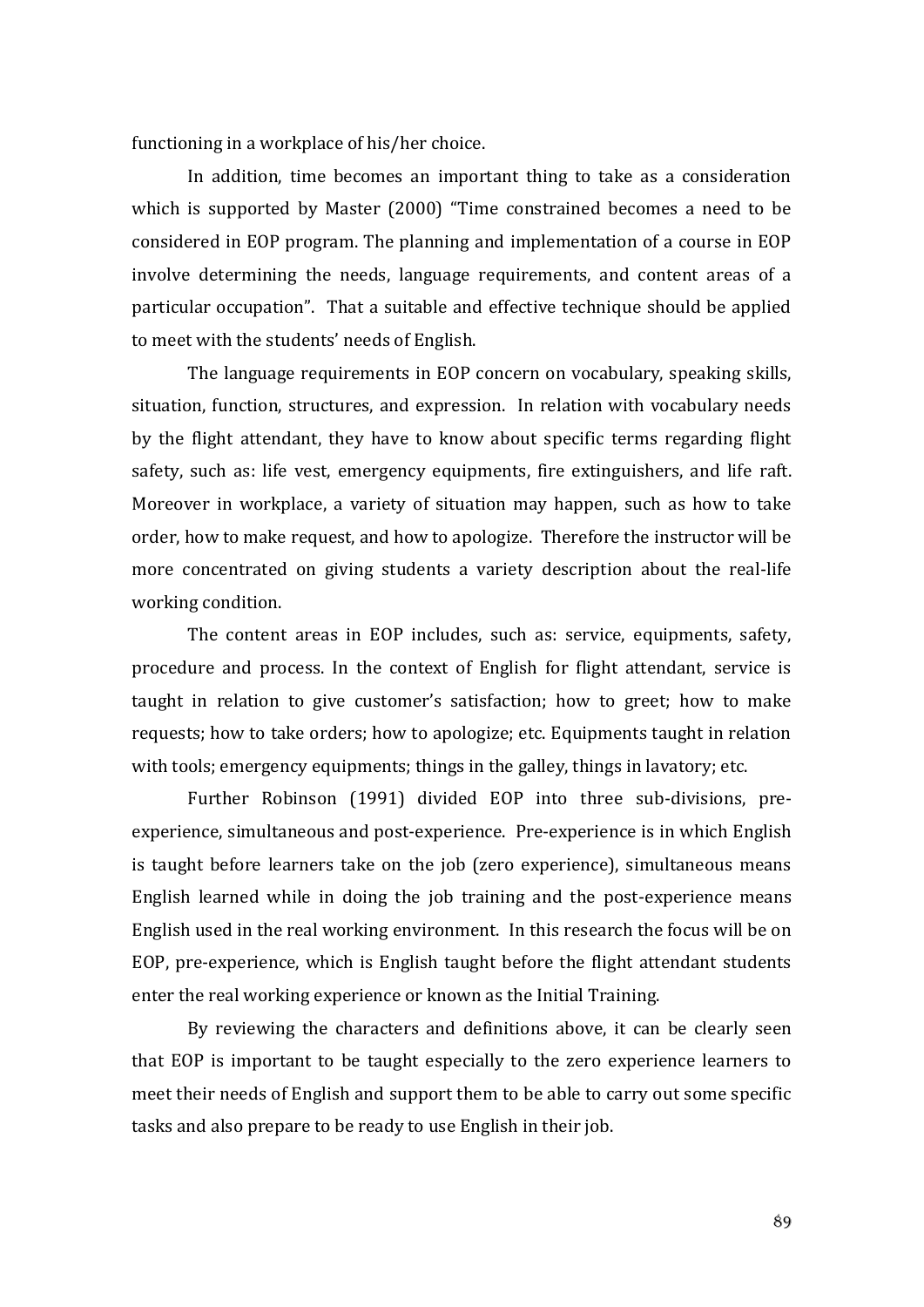English for flight attendant or in-flight English is the language and expression used in-flight, where English is needed to communicate not only with the foreign passengers but also with the members of airline staff. In line with, Ellis and Lansford (2010) said that English for flight attendant has been developed specifically for flight attendants who need to use English every day at working place and for people who are trained to become flight attendant. While Gerigty (2010) described that English for flight attendant is for people working in the aviation industry who focus on improving their communication skills, vocabulary, pronunciation and grammatical accuracy.

Based on those two opinions, English for flight attendant is defined as English needed by flight attendant who follow the real time working routines of a flight attendant from pre-flight briefing to disembarkation, such as facing the challenges of boarding; performing safety demonstration; serving meals; handling complaints and difficult passengers; handling medical incident and emergency situation. In addition it is the special English language used in all situations in performing the flight attendants duties confidently using the right English at every stage of the job.

Recent trend in education point to a shift from a traditional teaching paradigm of teacher-directed and tradition lecture format to learning paradigm of self-directed, interactive learning, Jeffries (2000). In line with, Mc Daniel, et.al (2002) purposed that Problem-based learning can be used to develop the medical education students' problem solving skills by moving from a subject and lecturebased to interdisciplinary one guided by real-life problems. That is why there are many educators in academia have long supported to notion of self-directed problem-based learning, further mention by PBL.

There are many of literature to support the implementation of PBL in medical, nursing and other education. However, there is a little evidence to support the usage of PBL in English for Aviation, especially English for flight attendant which the researcher involved in her research.

The founder of Problem-based learning, Barrow (1996) described that PBL begins with the assumption that learning is an active, integrated, and constructive process influenced by social and contextual factors. Further he explains that PBL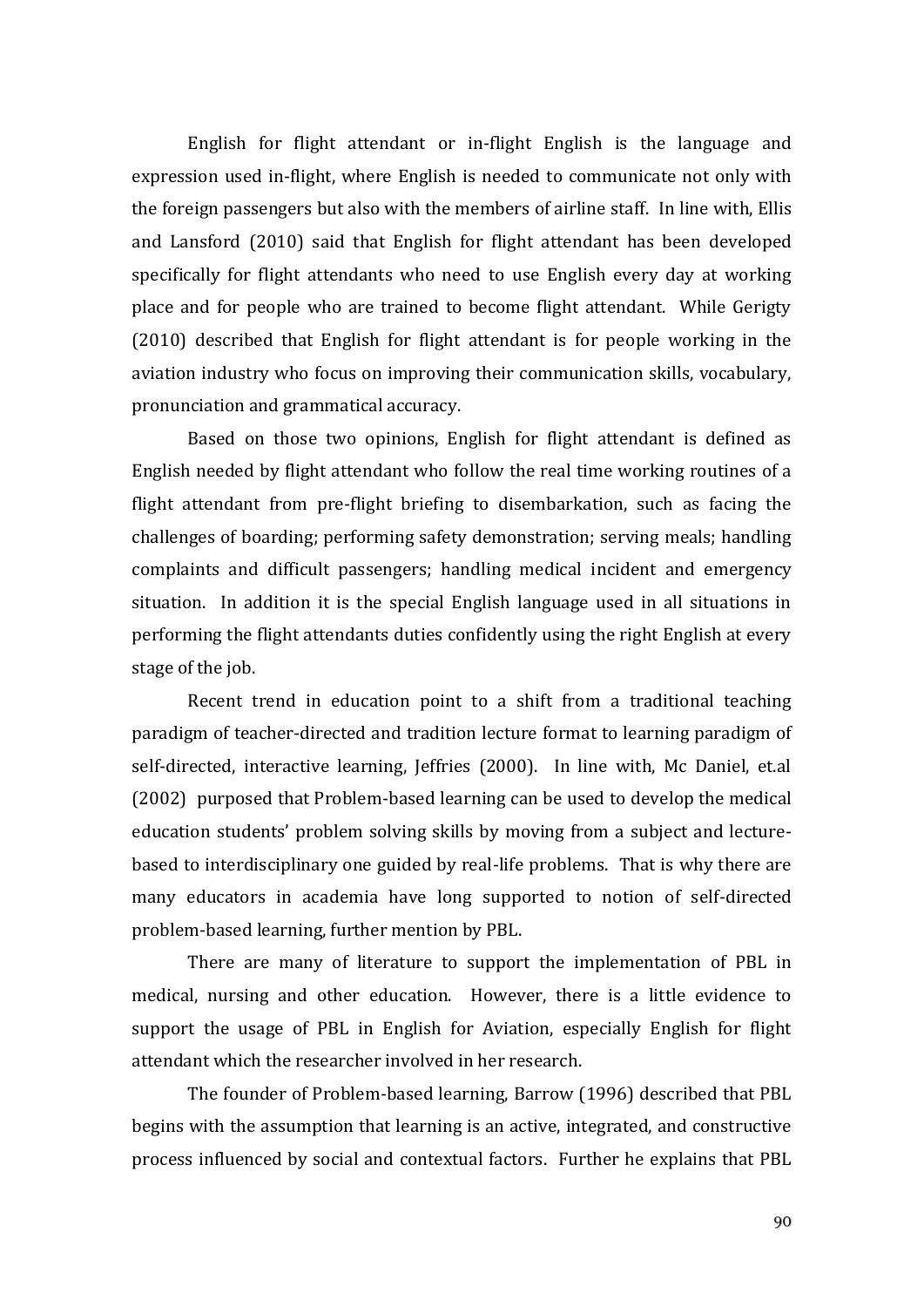can develop the self-directed model to improve education in the school of medicine. "It was developed to improve medical education by moving from a subject and lecture-based to interdisciplinary one guided by real-life problems" McDaniel, et.al (2002). Further Celia and Gordon (2001) explained that problembased learning has 4 primary components: problems, student-centered, small group and facilitator.

The key to success of English acquisition through PBL is to utilize selected constructive problems purposefully designed to address the desired learning outcomes. That is why problems become the most important part in PBL. This idea is supported by Barrows, cited in Barrett (2010) who explained that PBL is a learning technique that results from the process of working toward the understanding of a resolution of a problem where it is encountered first in the learning process. An ill-structured challenging problems are presented to students at the start of the learning process which is become the key and distinguishing characteristic of PBL. Furthermore the problems which serve as stimulus for the need to know are typically in the form of cases, narratives of complex, real-world challenges common to the discipline being studied. There is no right or wrong answer; rather, there are reasonable solutions based on application of knowledge and skills which is necessary to address the issue.

There are seven steps of how to implement the PBL, adapted from Barrow and Schmict, cited in Barret and Cashman (2010), find the problems, analyze the problem, do brainstorming, discuss and syntheses in a small group, formulate learning issues, study independently and practice and debate which further the writer will implement the steps after being modified based on the needs.

### **METHOD**

This research was conducted at the initial flight attendant students' English class, in Garuda Indonesia Training Center, Duri Kosambi, Cengkareng, west Jakarta. The participants are the initial flight attendant students with age around 19 to 25 years. They have a wider range of live experiences and knowledge to drawn on. Most of them have been exposed to English more than for six years in the formal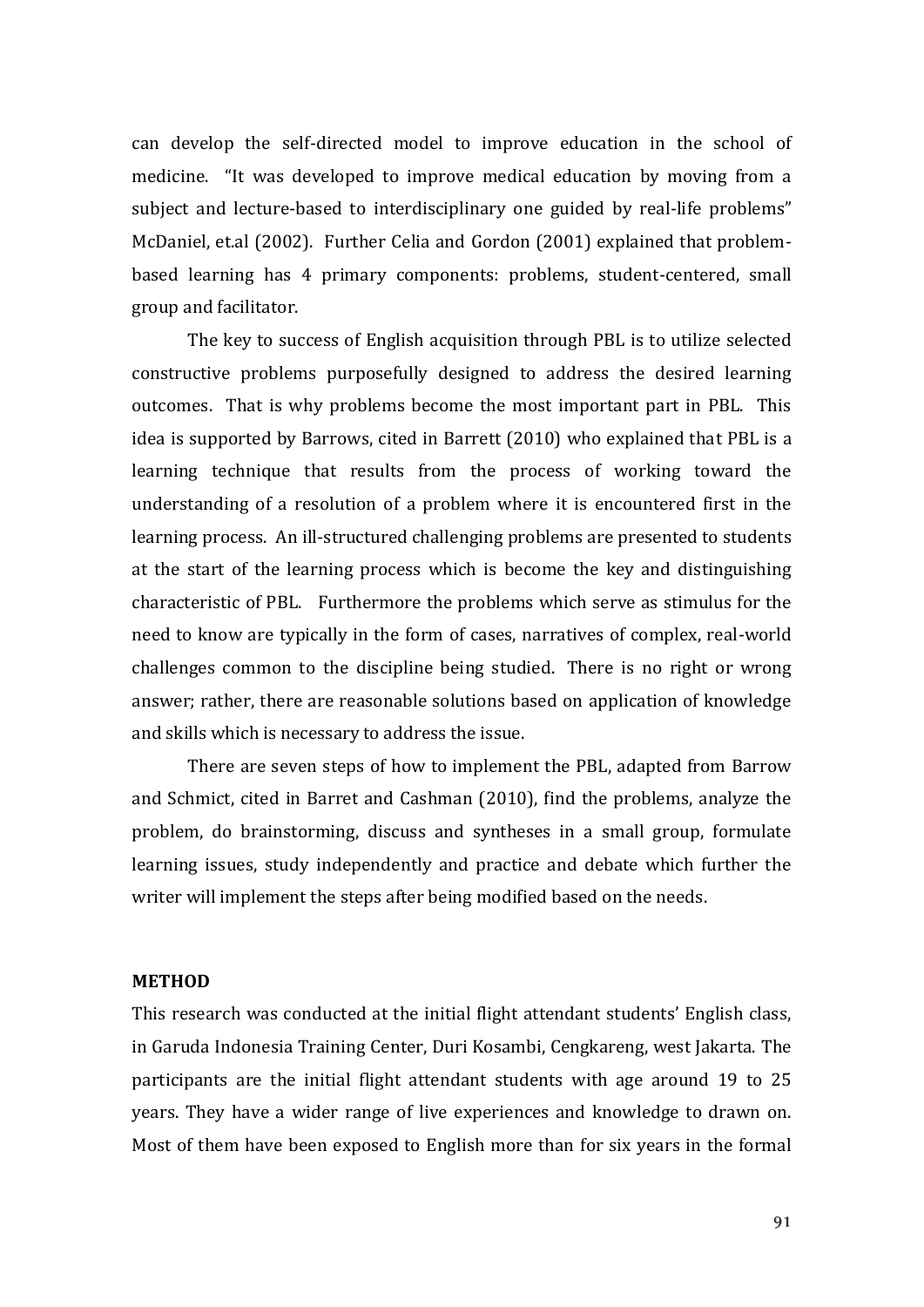education where the emphasis is not on communication. All of them are highmotivated, discipline and have clear understanding of why they have to learn and are able to sustain their motivation.

 Class Action Research (CAR) was conducted for three cycles which implemented Barrow's seven steps, as follows: In this first step the researcher did the interview part I by interviewing 10 senior flight attendants to get the most common communication problems when interacting with the passengers in the real working condition; while the other instructor, Mr.Uton was teaching, the researcher did the class observation to assess the students speaking skills as the initial assessment to get the starting data of the students' speaking skill; then, the researcher as the tutor implemented the Barrow's steps in three cycles, each cycle took ninety minutes.

 The Barrow's steps (1996), applied are as following: defining the problems; then dividing the class in small groups consisting of four; analyzing the problem; brain storming and discussing; learning and practicing independently; and the last step was one group had to simulate the dialogue in front of the class and the other students were listening and giving suggestion or making correction if necessary; the next steps while conducting the PBL class in cycle one, two and three, the researcher did the observations when the students were performing the dialogue with partners. Recording and video-tapping was conducted to get the data. Then, transcribed, analyzed and categorized based on the students' errors in conceptual, lexical, syntactical and phonological point of views. Further, the students' errors in cycle one, two and three were compared to see the development; the last steps, after doing the cycle three of the PBL class has been done, the researcher did the interview part II to investigate how PBL can be used to develop their speaking skills.

PBL focuses the learning to student-center which is supported by Bighell (2010): "Problems-based learning shift the focus of learning from the tutor to the student with the student in control of his/her own learning under the guidance of the tutor". By controlling their own learning the students can actively practice the conservation without any hesitation to create their own models but still under the

92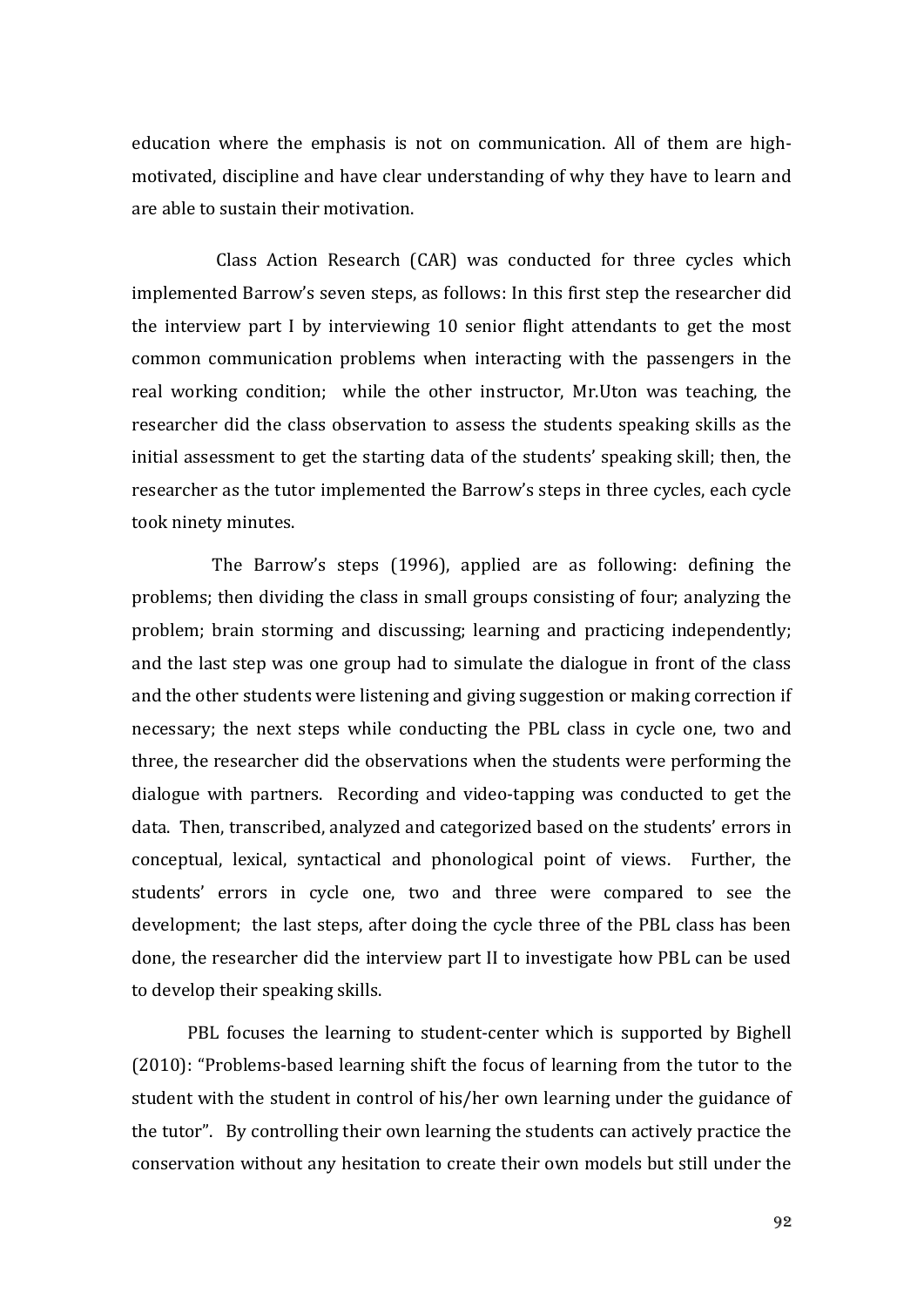tutor control. The learning process in PBL class starts with problems as Fogarty (2010) explains that "Problems as the basis for depth learning where collected from real-life problems that ill-structured which are sometimes complex and with a number of interrelated concerns. Problems and how to handle them are very crucial matters in PBL. The problems chose have to be related to the area of learning, in this case in-flight problems, how to handle the passengers before taking-off, during flight and after landing.

Learning process in PBL class will start with exposing the students with problems which are collected by interviewing the senior flight attendants to get the real-life problems. Then, in a small group consists of four students, the problems analyzed, after the brainstorming and reviewing other related knowledge, the students start to create the dialogue models and practice regularly.

Class Action Research (CAR) was conducted for three cycles which implemented Barrow's seven steps, as follows: In this first step the researcher did the interview part I by interviewing 10 senior flight attendants to get the most common communication problems when interacting with the passengers in the real working condition; while the other instructor, Mr.Uton was teaching, the researcher did the class observation to assess the students speaking skills as the initial assessment to get the starting data of the students' speaking skill; then, the researcher as the tutor implemented the Barrow's steps in three cycles, each cycle took ninety minutes. The Barrow's steps (1996), applied are as following: defining the problems; then dividing the class in small groups consisting of four; analyzing the problem; brain storming and discussing; learning and practising independently; and the last step was one group had to simulate the dialogue in front of the class and the other students were listening and giving suggestion or making correction if necessary; the next steps while conducting the PBL class in cycle one, two and three, the researcher did the observations when the students were performing the dialogue with partners. Recording and video-tapping was conducted to get the data. Then, transcribed, analyzed and categorized based on the students' errors in conceptual, lexical, syntactical and phonological point of views. Further, the students' errors in cycle one, two and three were compared to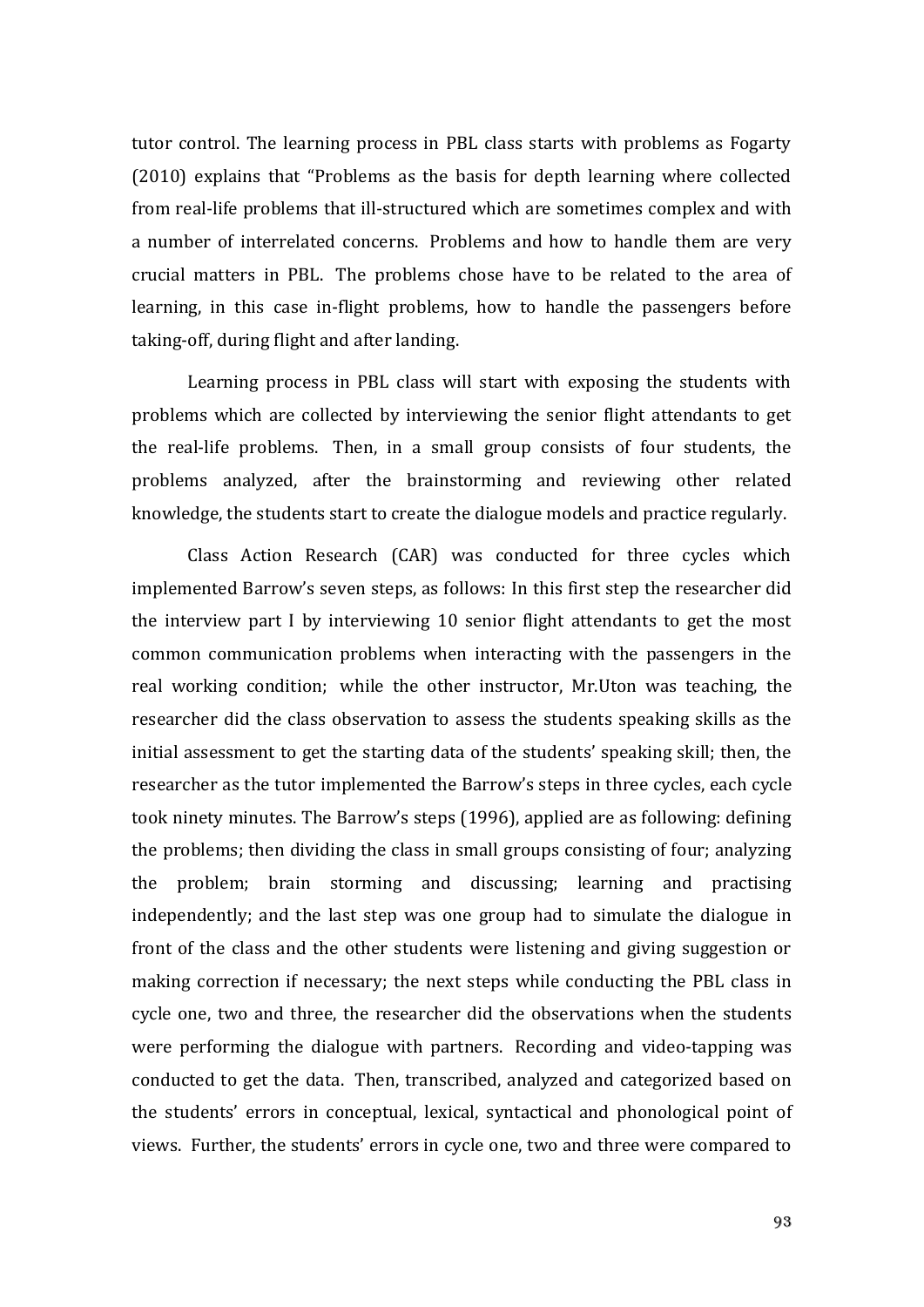see the development; the last steps, after doing the cycle three of the PBL class has been done, the researcher did the interview part II to investigate how PBL can be used to develop their speaking skills.

## **FINDINGS AND DISCUSSION**

*What are the common communication problems encountered by the flight attendant when interacting with passengers in the real working situation?*

This first research question was answered by conducting interview part I which was done before the training schedule begun**.** The participants of this first interview were 10 senior flight attendants who had 5 years working experiences to get various descriptions of the common communication problems when interacting with the passengers. The data obtain divided in three categories, namely, common communication problems occurring before taking-off, during flight and after landing, which are described as follows:

- 1. The most common communication problems occurred before taking-off are double sitting problem, seat changing, mobile phone using and large baggage managing
- 2. The most communication problems occurred during flight are problems during sales on board and meal serving
- 3. The most common communication problems occurred after landing are mobile phone using and asking and giving information.

*How problem-based learning can be used to develop the learners' speaking ability?* This second research question was answered by conducting the interview part II that was proved by documentation. The result of the interviewed was that problem-based learning (PBL) can be used to develop students' speaking skills because of the opportunity to do many practices that make them to be more confidence in speaking; learning in a small group consists of four students makes them to be more active in speaking, avoid shyness and also motivate them to practice dialogue more often; learning in enjoyable class environment can help them to be more relax and comfortable that will make them to be more active and brave to speak; having spontaneous reaction in facing the real problem make them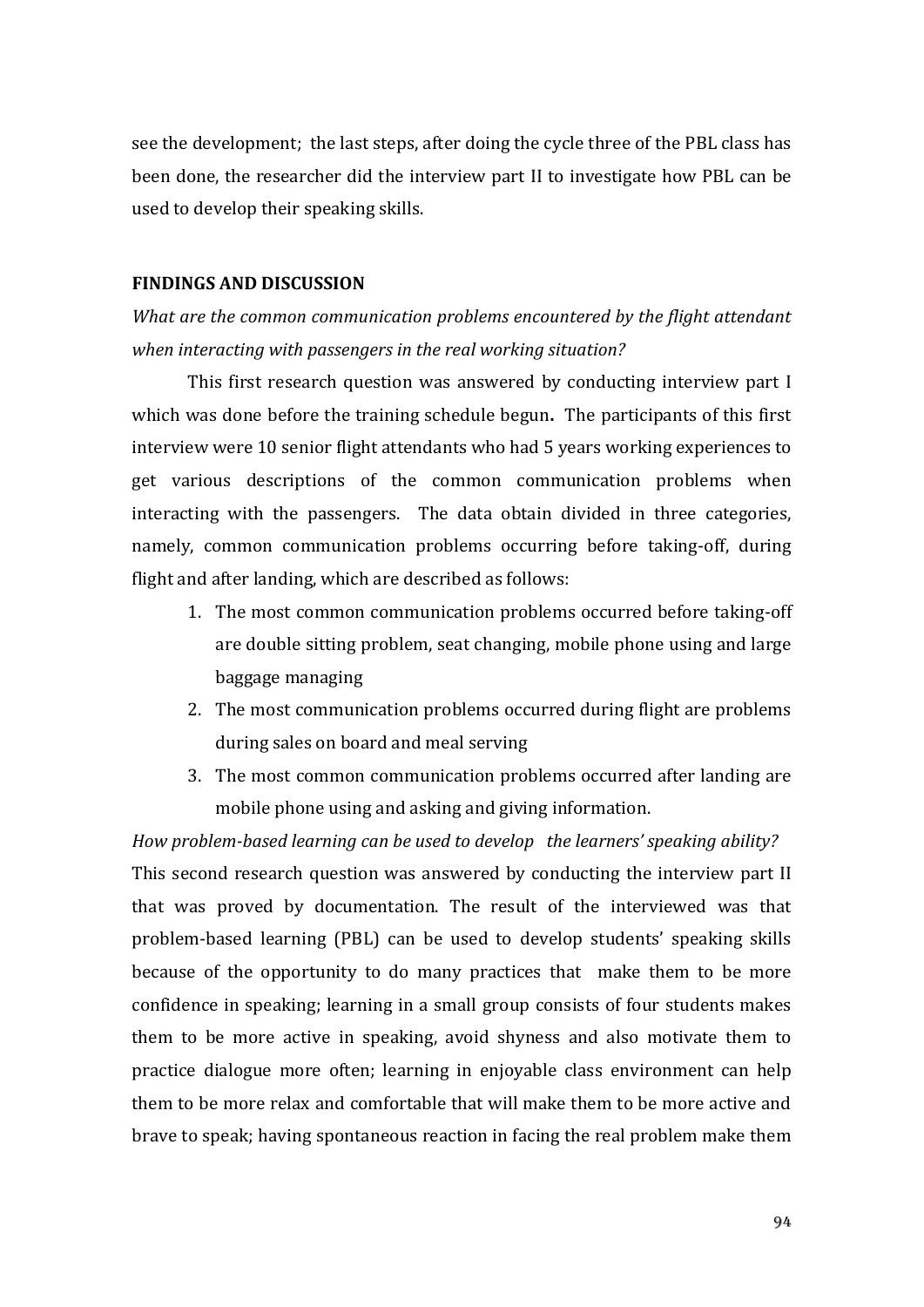more fluent in speaking; exposing by real-life problems can descript the real working situation to prepare their readiness in interacting with the passengers; having critical thinking and problem solving skills can help them to solve the problem in a quick way; relating with other knowledge can help them to prepare their selves to be able to speak confidently; and the tutor existing to direct and guide them and also to choose the challenging problems, divide the class in a small group, is very important in order to make the teaching learning process runs actively and smoothly.

# *How does the development of the students' speaking skills to overcome the communication problems when interacting with the passenger?*

This research question was answered by conducting four class observations. The data obtained from the four class observations were in the form of short duration of video clips and audio recording. The data then, transcribed and analyzed based on the students' speaking errors in some point of views, namely: conceptual error involves an unclear idea or message stated by the speaker; lexical errorinvolves inappropriate choosing words, syntactical errorinvolves inappropriate grammatical rules, such as word order, subject verb agreement; and the phonological errorinvolves inappropriate in pronouncing words.

However, in the second, third and fourth observation the researcher also observed the politeness errors because politeness became one of the important things in a formal dialogue when interacting with the passengers. Thus, in the third and fourth observation, the body language errors also observed as the teaching and learning conducted in the cabin mock-up or like-real situation where body language needed to be applied when interacting with the passengers.

## **First Observation**

This observation was conducted on the first day of the training to identify the students' general level of English proficiency; high, medium and low level. The data also used as basis of grouping process. The result showed that there were six conceptual errors, four lexical errors, twenty five sytactical errors and four phonological errors.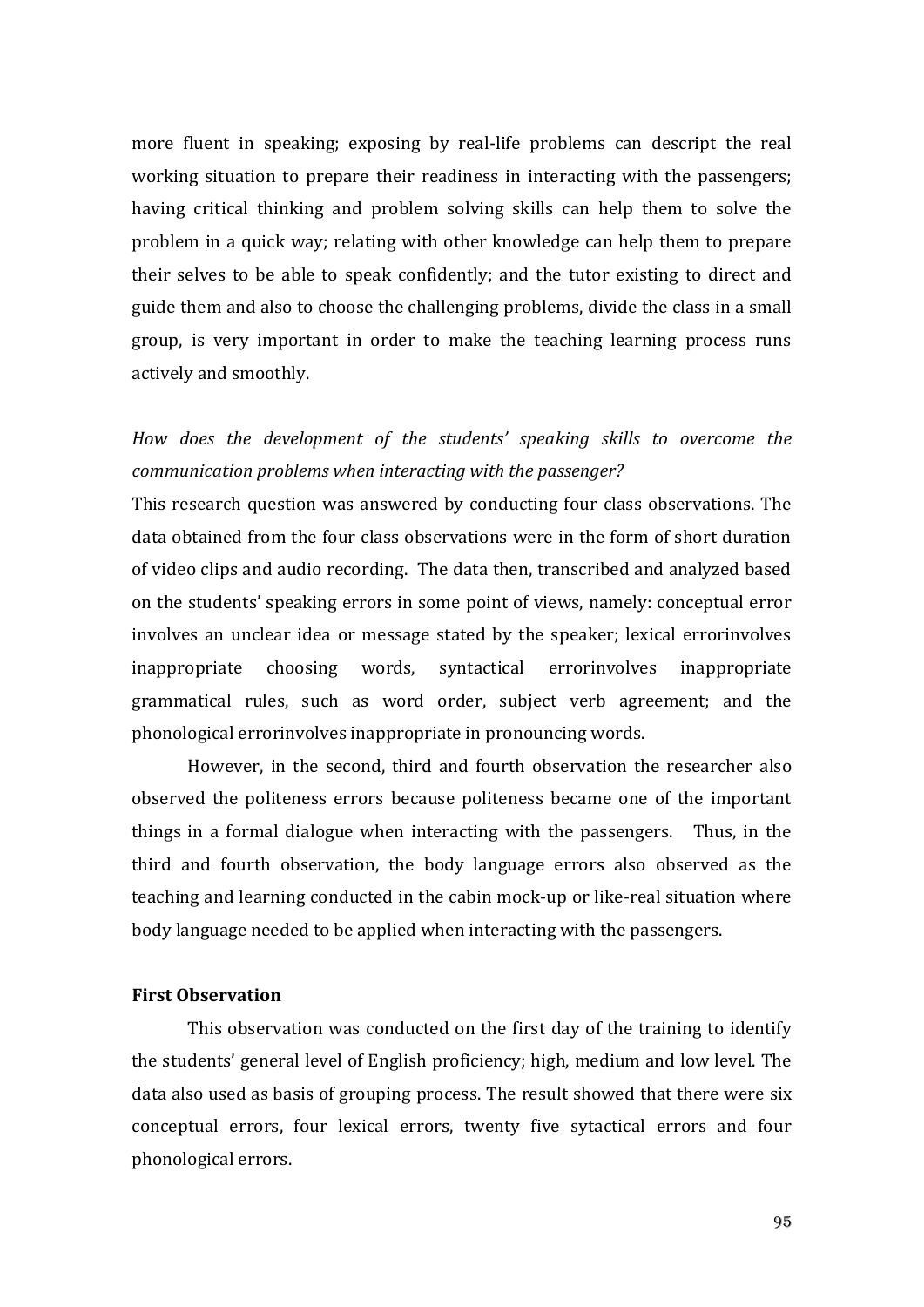### **Second Observation (Cycle one of PBL class)**

This second obsevation was conducting as the cycle one of PBL class. The result showed that there were two conceptual errors, two lexical errors, nineteen grammatical errors and zero phonological errors and nine politenss errors.

### **Third Observation (Cycle two of PBL class)**

This third observation conducted the in the cabin mock- up to expose the students to the real working condition. The result showed that there were three conceptual errors, two lexical errors, thirteen grammatical errors and zero phonological errors and zero politenss errors and zero body language error

# **Fourth Observation**

In accordance with the third observation, this observation conducted the in the cabin mock- up to present like-real working condition. The result showed that there were two conceptual errors, one lexical errors, one grammatical errors and zero phonological error and zero politenss error and one body language error.

Based on the four observations data above, the development of the students'speaking ability to solve the common problems when interacting with the passengers decreased, from six to two errors. Therefore it can be said that the initial flight attendant students' speaking skills in the term conceptual point of view has developed.

Students errors in lexical point of view decreased, form four to one. This, indicated that the students'speaking skills in the term of lexical point of view has developed. In line with the second research question this development might be caused by many factors, such as intensive exposure of the real situation and students motivation to practice as often as possible and tutor guidance in correcting the lexical errors .

Students' syntaxtical errors are sharply decreasw. Strating with twenty-five errors in the initail

observation to only one error in the last observation. It indicated that the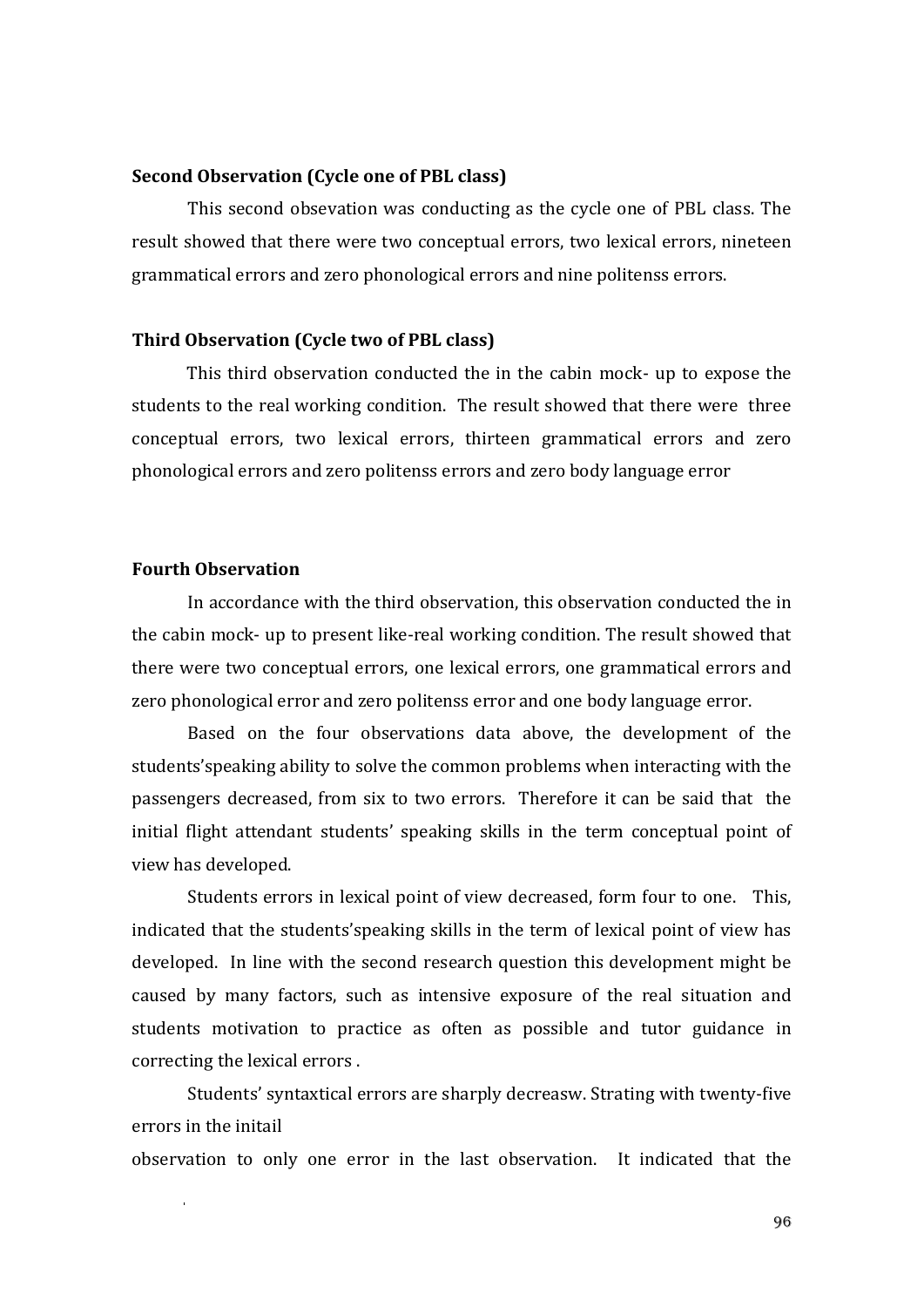students' speaking skills in the term ofsyntactical point of view has developed. The development might be caused by the students' self awarness of grammar increased sharply.

Students' phonological errors decreased. This situation indicated that the students' speaking skills in term of phonological point of view has developed. It can be seen that from the three cycles the phonological errors remained in zero point.

Students' politeness errors decreased. This situation indicated that the students made progress in the term of politness.

Students' errors in term of body language applied increased. This situation indicated that one students made error in body language.

## **DISCUSSION**

It was found that there were some communicating problems that commonly occurred in the situation of before take-off, in-flight and after take-off, that should be faced by the flight attendant in the real working situation

PBL can be used not only to develop their speaking skills but also problem solving skills, critical thinking and self-confidance. Furher, PBL can be used to develop the students' speaking skill because of the opportunity to do many practices that make them to be more confidence in speaking; learning in a small group consists of four students makes them to be more active in speaking, avoid shyness and also motivate them to practice dialogue more often; learning in enjoyable class environment can help them to be more relax and comfortable that will make them to be more active and brave to speak; having spontaneous reaction in facing the real problem make them more fluent in speaking; exposing by real-life problems can descript the real working situation to prepare their readiness in interacting with the passengers; having critical thinking and problem solving skills can help them to solve the problem in a quick way; relating with other knowledge can help them to prepare their selves to be able to speak confidently; and the tutor existing to direct and guide them and also to choose the challenging problems, divide the class in a small group, is very important in order to make the teaching learning process runs actively and smoothly.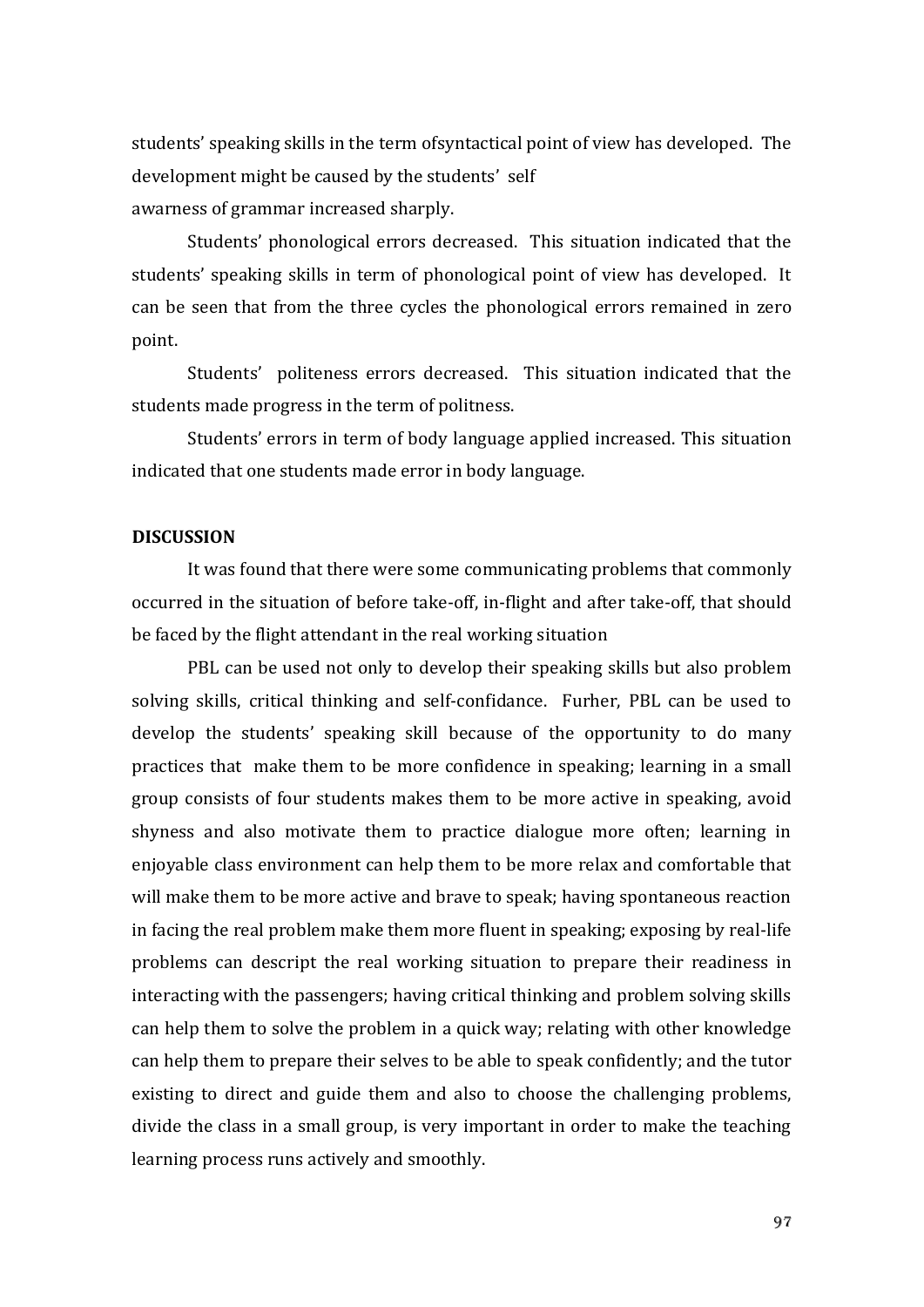The four observations conducted in this research are aimed to observe the day by day students' progress in speaking.

The first observation started on the first day of the training where the focus was on the students' speaking errors in the therm of conceptual, lexical, syntaxtical and phonogical. The finding showed that syntaxtical or grammars errors occupied the highest point. This might be caused by lack of exposure of English as the facts showed that all of the students exposed by English only on their formal school where most of the participants graduated from the Senior High School. Besides they thought that accuracy is not in their priority or they unawared of the grammar.

In the second observation, grammar errors still occupied the highest point althoughit decreased slightly.Politeness became one of the consideration in this and the following observations because to build an in-flight dialogue, between flight attendant and passenger, polite language is nedded.

The third observation conducted in the cabin mock-up where the situation is like-real condition.Body language, such as performing eye contact, kneeling position and charming face, added in this third observation because the situation on the cabin mock-up was like-real condition where body language needed to perform when interacting with the passengers.The findings showed that althoughdecreased, grammar errors stills occupied the highest point, 13 eorrors. It meant that the students' speaking skills in the term of grammar developed slightly. In term of body language, students made zero errors.

The findings of the forth observations showed a highly decreased in grammar errors. This conditions indicated that the sudents' speaking skills in the term of syntaxtical had developed. Not only the syntaxtical term but also lexical, phonological, conceptual and politness terms increased slightly. In the other hand the body language errors had increased one point. It found that one studen did not apply eye contact, kneeling position or charming face, when interacting with the passengers. After being examined deeply, it was found that this student was a slow-learner and she was not active in the class.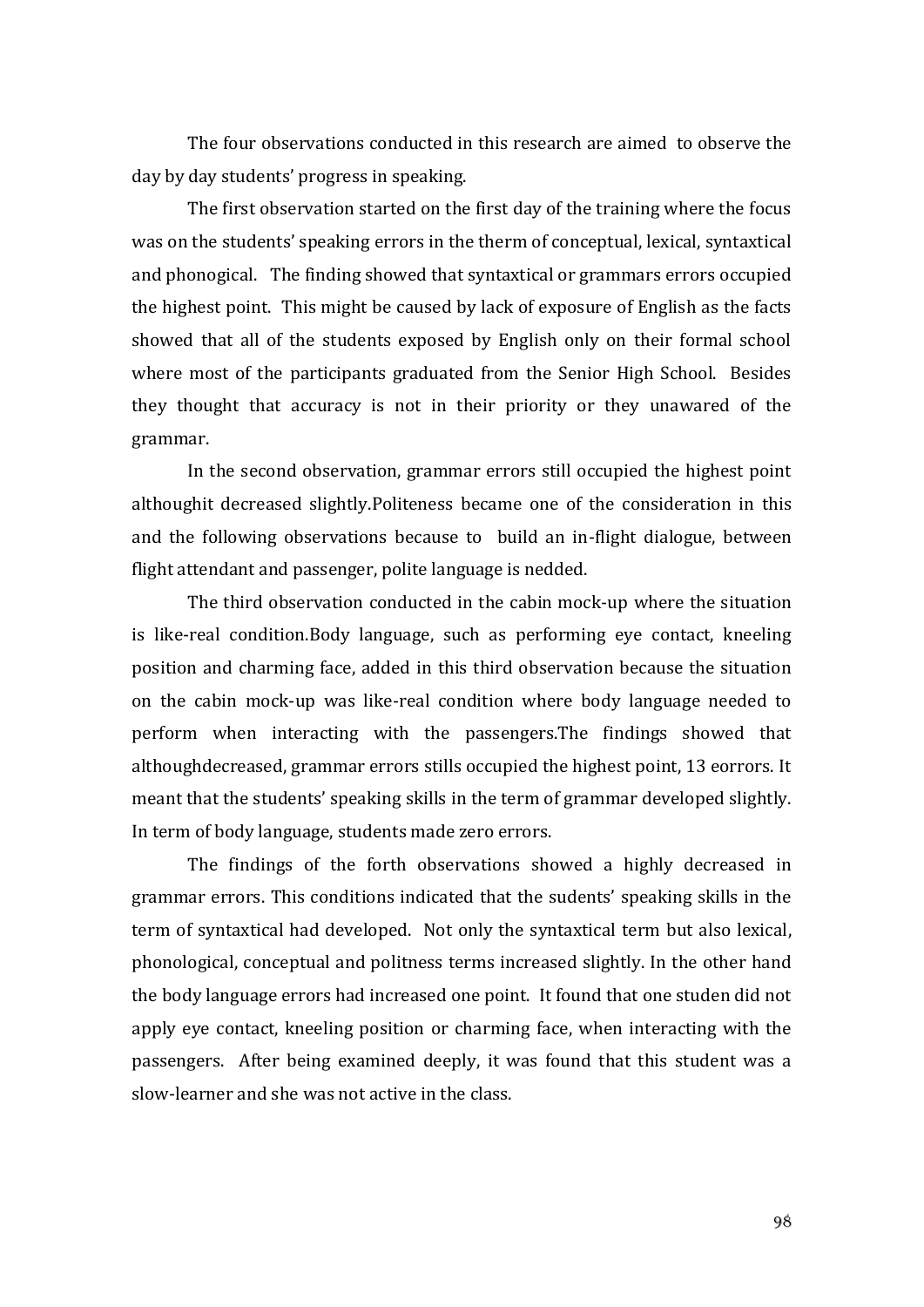### **CONCLUSION**

In accordance with the research findings of the data analysis the students' speaking skills in the term of contactual, lexical, snytactical, phonologycal, politeness and body langguage point of views have showed a good progress or development. Thus, it can be said that problem- based learning technique can be applied to develop the initial flight attendants students' speaking skills.

### **REFERENCES**

- Barrett, T. 2010. A *practioner guide to enquiry and problem- based learning: A case study from university college Dublin*.
- Barrow,H.S.1996. *Problem-based learning in medicine and beyond: A brief overview*. San Francisco: Jossey-Bass.
- Buriro,S & SooMro,AF2013. *Evaluation of Writing and Communication skills course taught at Quaid-E-Awam Univ. Of Engineering, Science and and Technology*. *An International Journal of English.*
- Celia, I,.M.,& Gordon,P.R. 2001*. Using Problem-based Learning to Promote critical thinking in an Orientation Program for Novice Nurses*. *Journal for Nurses in Staff Development.*
- Ellis, S, & Landford, L.2010. *English for Cabin Crew*. Oxford University Press.
- Fogharty.R. 2010. Problem-Based Learning: Other Curriculum Models for the Multiple Intelegences Classroom.Hawker Brownlow Education.
- Gerighty, T. 2010*. English for Cabin Crew: Introduction*. Summertown publishing.
- Hutchison and Waters. 1995. *English for Specific Purposes*. Cambridge University Press.
- Jeffries, P. 2000. *Development and Test of a Model for Designing Interactive CD ROMs for Teaching Nursing Skills*. Computers in Nursing.
- Kennedy, C. & Bolitho, R. 1984. Approaches to ESP. *English for Specific Purposes.*  Macmillan.
- Master.P., 2000. *Responses to English for Specific Purposes. San Jose University.* USA.
- McDaniel, et.al. 2002. *Promoting, Applying, and Evaluating Problem-Based Learning in the Undergraduate Nursing Curriculum. Nursing Education Perspective*.